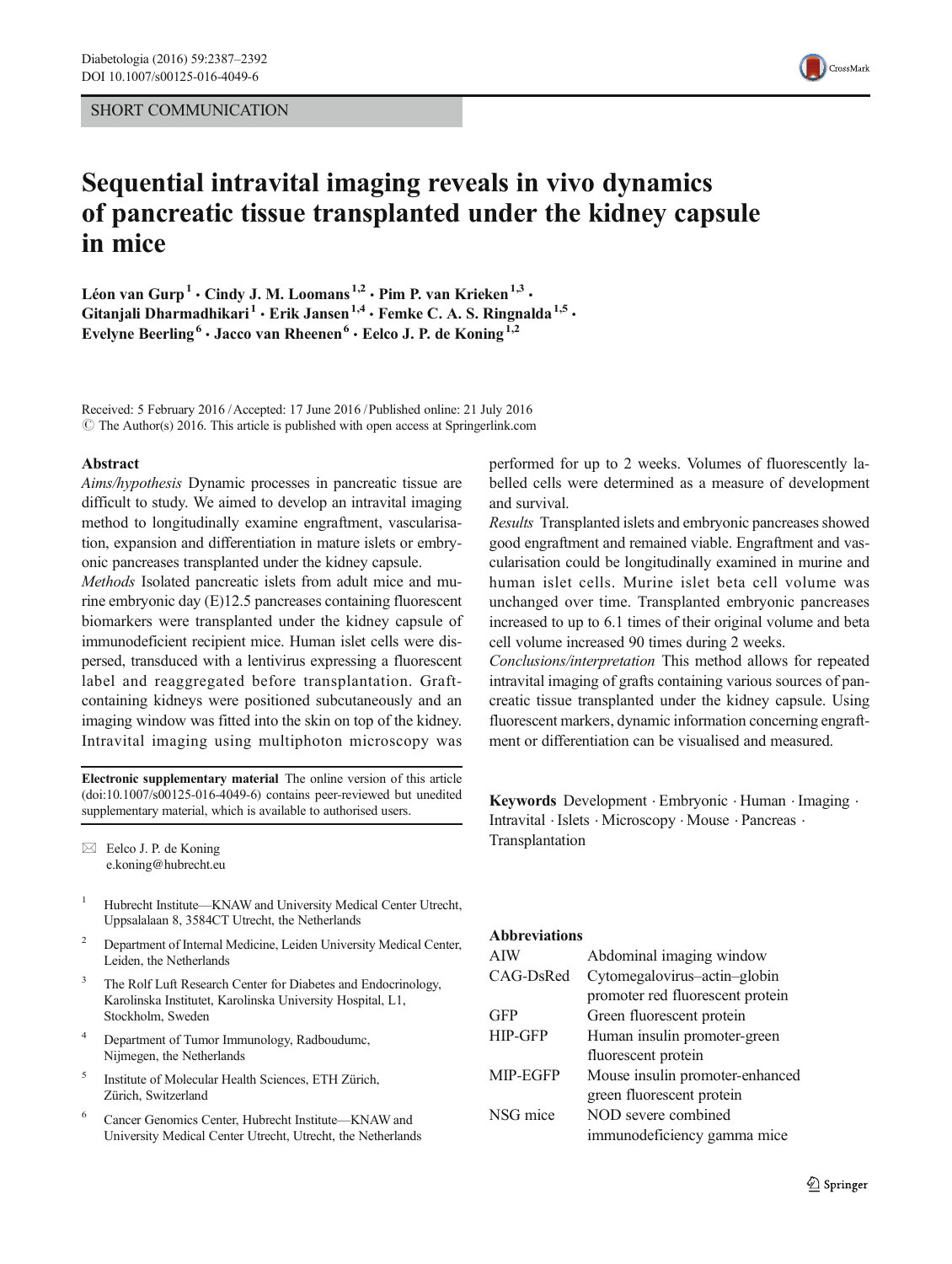### Introduction

Islet cell development, dynamic processes involved in islet engraftment and changes in islet composition are difficult processes to study in vivo. To obtain longitudinal information in combination with functional data, new imaging methods are required that allow sequential measurements in individual animals.

Transplantation of pancreatic islets under the kidney capsule is considered the gold standard for the in vivo evaluation of graft insulin secretory capacity and survival in mice [\[1\]](#page-4-0). Isolated islets derived from humans and different animal species can be used for transplantation at this site [\[2\]](#page-4-0). After engraftment, there is good vascularisation of the transplanted islets, allowing the rapid release and action of insulin. Nephrectomy of the graftcontaining kidney followed by determination of blood glucose values validates graft function [\[3\]](#page-4-0). By transplanting a cell pellet that remains compact after transplantation, grafts can easily be retrieved and histologically analysed.

In this study, we adapted our previously published method [\[4,](#page-4-0) [5\]](#page-4-0) to perform intravital imaging on islets of Langerhans or embryonic pancreatic tissue transplanted under the kidney capsule using an abdominal imaging window. This method allows sequential measurements of survival, vascularisation, expansion and differentiation of these tissues for a period up to 2 weeks.

# **Methods**

Mouse pancreatic islets and embryonic pancreas isolation All experiments on animals were carried out in accordance with the guidelines of the Animal Welfare Committee of the Royal Netherlands Academy of Arts and Sciences. Mature pancreatic islets and intact E12.5 embryonic pancreases were isolated from mouse insulin promoter–enhanced green fluorescent protein (MIP-EGFP) (Jackson Laboratory, Bar Harbor, ME, USA, stock no. 006864) and cytomegalovirus– actin–globin promoter red fluorescent protein (CAG-DsRed) (Jackson Laboratory, stock no. 005441) mice. See ESM for further details.

Human pancreatic islets and lentiviral transduction Human pancreatic islets were isolated at the Leiden University Medical Centre using standard procedures [[6](#page-4-0)]. Isolated human islets could only be used with research consent and when the number and/or quality of the islets were insufficient for clinical islet transplantation, according to national laws. Islets were transduced with a human insulin promoter–GFP (HIP-GFP) virus before transplantation. See ESM for further details.

Islet transplantation and positioning of an intra-abdominal imaging window NOD severe combined immunodeficiency gamma (NSG) mice (Jackson Laboratory, stock no. 005557) were anaesthetised and pancreatic islets or embryonic

pancreases were transplanted under the kidney capsule. The kidney was fixed subcutaneously and an imaging window was placed in the skin (ESM Fig. 1a–f), as published previously [\[4](#page-4-0)]. See ESM for further details.

Intravital imaging Intravital imaging was performed as described previously [\[5](#page-4-0)]. If visualisation of the vasculature was required, mice received an intravenous tail vein injection of 2.5 mg 70 kDa dextran-Texas Red conjugate (Thermo Fisher, Waltham, MA, USA, D-1830) in 100 μl PBS directly before imaging. Images were acquired at resolutions between  $0.6 \times 0.6 \times 1.0$  and  $4.8 \times 4.8 \times 5.0$  µm (xyz). Multiphoton excitation was performed at 960 nm, and the emission was collected at 505–555 nm (EGFP), and 555–695 nm (DsRed, Texas Red).

Histological analysis Graft-containing kidneys were either fixed for paraffin sectioning or for cryosectioning. Paraffinembedded sections (4 μm) were cut at and stained with haematoxylin and eosin for the determination of graft size and capsule thickness. Cryosections (10 μm) were used for immunohistochemical staining for insulin and glucagon. See ESM for further details.

Microscopy data processing See ESM for further details.

**Statistical analysis** Data are presented as mean  $\pm$  SEM. R ([www.R-project.org](http://www.r-project.org/)) was used to perform statistical analyses. IPGTT data were analysed using two-way ANOVA. All other statistical analyses were performed using independent two-way Student's t-tests. Data were considered significant if the  $p$  value was <0.05.

# **Results**

Transplanted islets function normally in mice fitted with an abdominal imaging window Mice recovered quickly after surgery and were fully active after 1 h. There was no impairment of movement and mice did not show behaviour indicating pain or discomfort. Body weight increased normally after surgery (ESM Fig. 2a). To test if islet graft functionality was affected by the procedure, an IPGTT was performed and human C-peptide concentrations were measured in streptozotocininduced hyperglycaemic NSG mice 4 weeks after transplantation of 2000 human islet equivalents. Both mice with an abdominal imaging window (AIW,  $n=5$ ) and controls (CTRL,  $n= 5$ ) showed a normal response to an IPGTT (ESM Fig. 2b). Human C-peptide concentrations were similar between the two groups 4 weeks after surgery  $(358 \pm 157 \text{ pmol/l}$  [AIW] and  $384 \pm 47$  pmol/l [CTRL],  $p = 0.88$ ; ESM Fig. 2c). Graft thickness (801  $\pm$  86  $\mu$ m [AIW] and 827  $\pm$  51  $\mu$ m [CTRL]) was unaffected  $(p=0.81)$ . Capsule thickness was not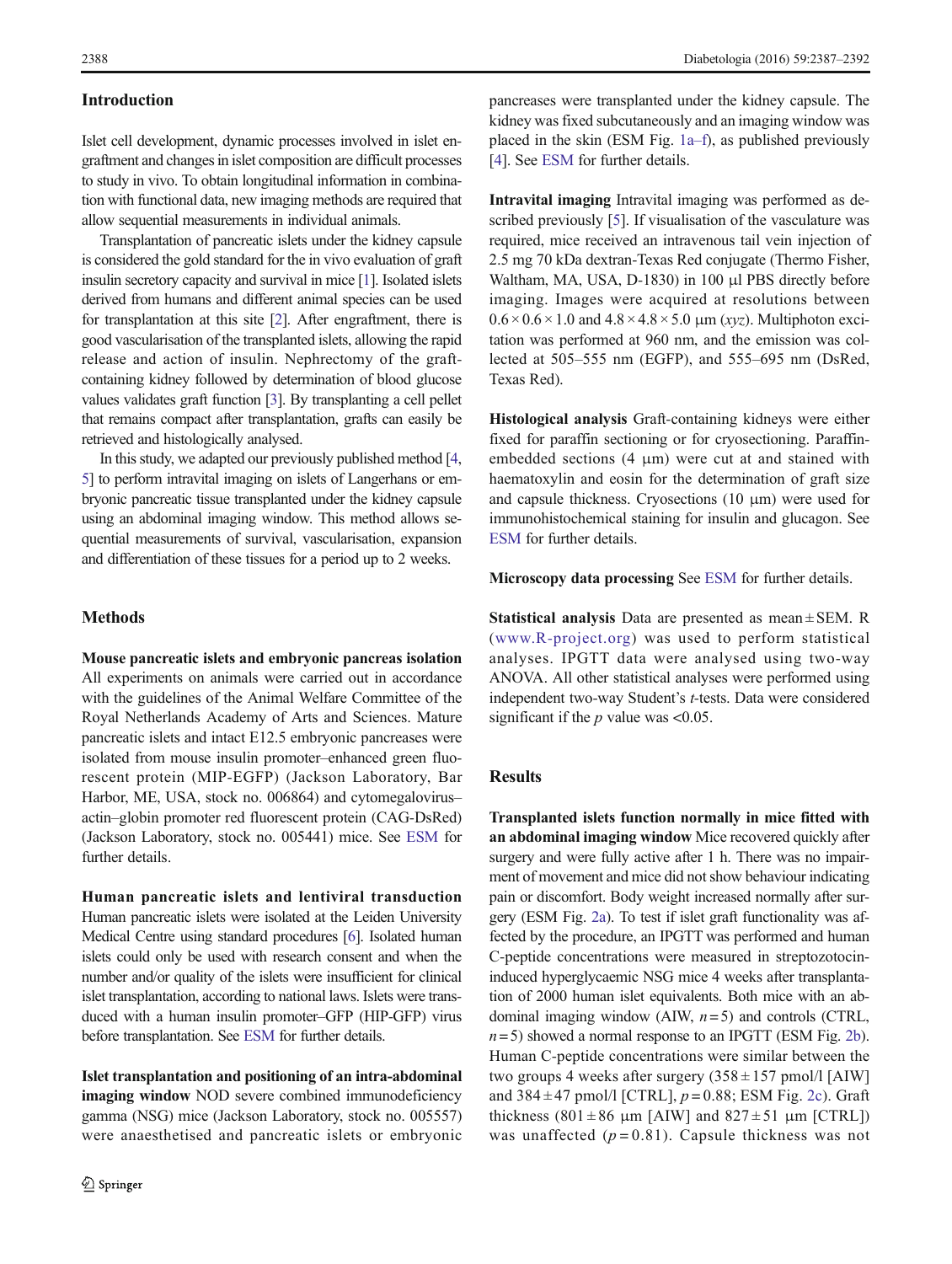<span id="page-2-0"></span>significantly increased  $(477 \pm 64 \text{ µm}$  [AIW] and 324  $\pm$  34 μm [CTRL],  $p = 0.09$ ; ESM Fig. 2d). The imaging window did not affect the proportion of beta cells (relative to the total alpha and beta cells) in the transplanted islets (ESM Fig. 2e–g).

Transplanted islets can be repeatedly monitored during in vivo engraftment To demonstrate that longitudinal intravital imaging of tissue grafts under the kidney capsule can be performed, normoglycaemic NSG mice  $(n=4)$  were transplanted with 10–25 mouse MIP-EGFP/CAG-DsRed islets and fitted with an AIW. Imaging was performed on day 1, day 4, day 8

and day 15 after surgery (Fig. 1a–d). In total, 29 separate isletcontaining regions of interest were identified. In these areas, beta cell and total cell volume were measured by volumetric calculation of the DsRed and EGFP signal. DsRed volume at 15 days was 2.1 times that at day 1  $(7.4 \times 10^5 \pm 1.1 \times 10^5 \mu m^3)$  at day 1 vs  $15.3 \times 10^5 \pm 3.1 \times 10^5$  µm<sup>3</sup> at day 15, p=0.029), while EGFP volume did not significantly increase over this time  $(4.7 \times 10^5 \pm 0.7 \times 10^5 \text{ }\mu\text{m}^3 \text{ at day 1 vs } 6.9 \times 10^5 \pm 1.6 \times 10^5 \text{ }\mu\text{m}^3$ at day 15,  $p = 0.22$ ) (Fig. 1e). The relative EGFP content decreased from  $69.5 \pm 6.5\%$  on day 1 to  $44.5 \pm 5.0\%$  on day 15  $(p= 0.004)$  (Fig. 1f). To show that human islet cells can also be sequentially imaged, HIP-GFP-transduced human islet cell



Fig. 1 Vascularisation and survival of pancreatic islets transplanted under the kidney capsule of immune deficient NSG mice. (a–d) Maximum projection image (projecting all xy focal planes into a single 2D image) of murine MIP-EGFP/CAG-DsRed islets transplanted under the kidney capsule. The grafts were imaged on day 1, 4, 8 and 15. MIP-EGFP (green), CAG-DsRed (red). Scale bar, 250 μm. (e) Tissue volume of all pancreatic cells (CAG-DsRed, in red) and beta cells (MIP-EGFP, in green) in transplanted MIP-EGFP/CAG-DsRed islets over time. DsRed volume was significantly increased on day 15 compared with day 1. (f) Percentage of the volume of beta cells (EGFP %) over whole tissue volume (DsRed) in transplanted MIP-EGFP/CAG-DsRed islets over time. The percentage of beta cells was significantly decreased on day 8

and 15 compared to day 1. (g–j) Human pancreatic islets were dispersed into single cells, transduced with a lentivirus containing a HIP-GFP virus, and reaggregated overnight on ultra-low attachment plates. After 1 week in culture, islet cell aggregates were visually assessed and transplanted if at least 50% of the cells were fluorescent. Maximum projection images of transplanted islets were captured on day 1, 4, 8 and 15. HIP-GFP (green). Scale bar,  $250 \mu m$ . (k) Image of a single xy focal plane of transplanted MIP-EGFP islets 3 days after transplantation. Blood vessels (red) were visualised after a tail vein injection of Texas Red-conjugated dextran solution. The arrowhead marks a transplanted islet of which several xy focal planes are merged into a mosaic in ESM Fig. 4. Scale bar, 100 μm. Data are mean  $\pm$  SEM. \* $p$  < 0.05, \*\* $p$  < 0.01 vs day 1. TX, transplant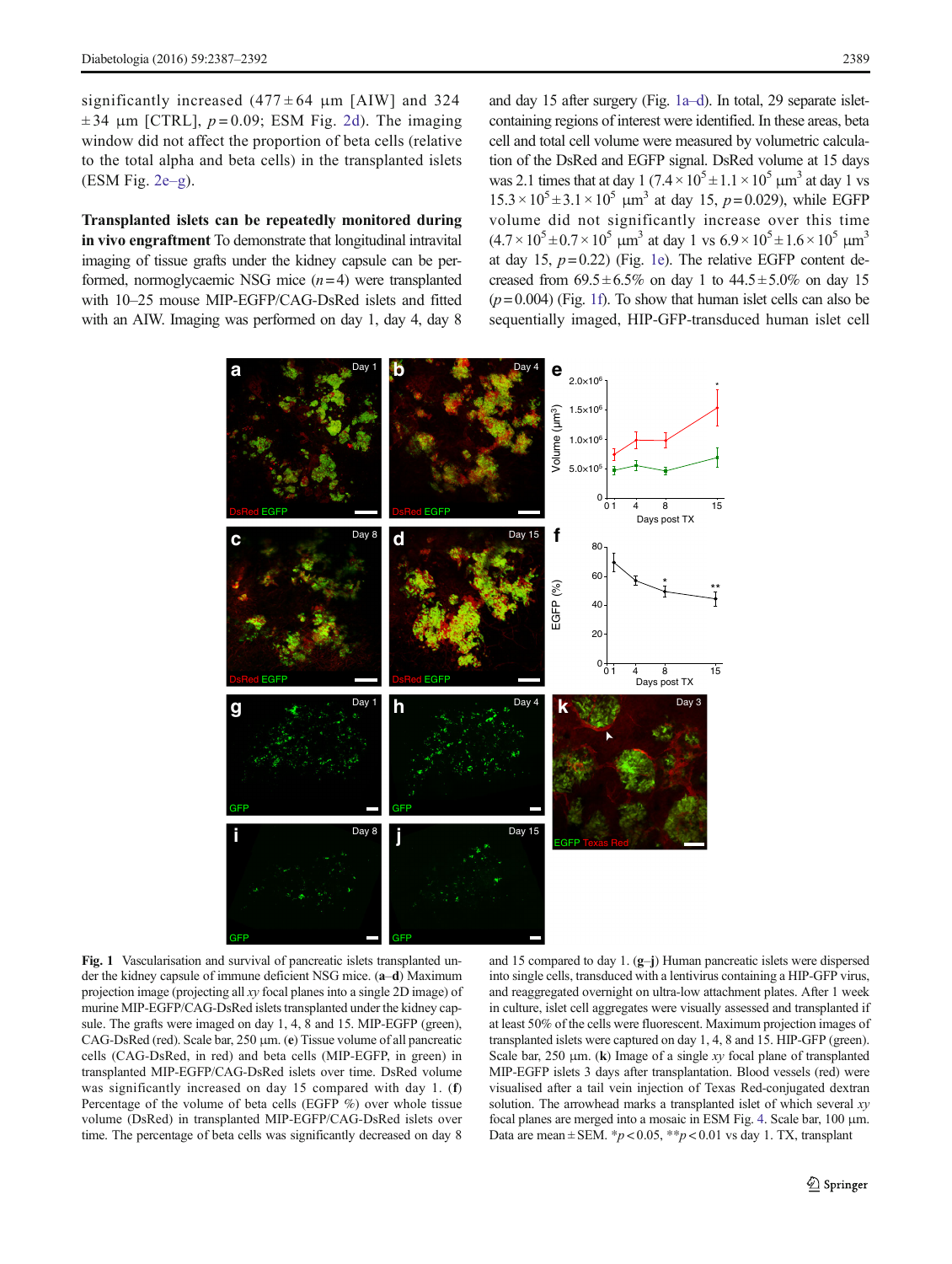<span id="page-3-0"></span>aggregates were transplanted under the kidney capsule. Approximately 50% of all transplanted cells expressed GFP after transduction prior to transplantation (ESM Fig. 3). Beta cells expressing GFP could be clearly visualised on days 1, 4, 8 and 15 after transplantation under the kidney capsule (Fig.  $1g-j$  $1g-j$ ).

Visualisation of islet graft vasculature and blood flow Blood vessels were visualised in MIP-EGFP islet grafts after injection of Texas Red-labelled dextrans into the tail vein. The

first signs of vascularisation were recorded 3 days after transplantation, when blood vessels could be identified within and surrounding the islets (Fig. [1k](#page-2-0), ESM Fig. 4).

Transplanted embryonic pancreas increases in size and forms islets within 2 weeks To demonstrate that large tissue grafts can be visualised and to monitor pancreatic development in a quantitative fashion, we transplanted two to four E12.5 embryonic pancreases from pregnant MIP-EGFP/

Fig. 2 Expansion and differentiation of MIP-EGP/ CAG-DsRed embryonic pancreas (E12.5) under the kidney capsule of immunodeficient NSG mice.  $(a-e)$  Images of individual xy focal planes of embryonic pancreases from MIP-EGFP/ CAG-DsRed mice transplanted under the kidney capsule and imaged on day 1, 3, 5, 7 and 14. MIP-EGFP (green), CAG-DsRed (red). Scale bar, 1000 μm. (f–g) Higher magnification of individual xy focal planes showing islets in the transplanted embryonic pancreas (red) on day 7 and 14 after transplantation. Blood vessels (Bv) and islets (Isl) can be clearly distinguished. MIP-EGFP (green), CAG-DsRed (red). Scale bar, 250 μm. (h) Immunohistochemical staining for insulin (red), glucagon (green) and DAPI (blue) 14 days after transplantation of embryonic pancreatic tissue. Arrowheads mark ductal structures. Scale bar, 250 μm. (i) Volume of the total embryonic pancreatic tissue (CAG-DsRed, in red) and the insulin-expressing cells (MIP-EGFP, in green) after transplantation. DsRed volume was significantly increased on day 7 and 14 compared with day 1, and EGFP volume was significantly increased on day 14 compared with day 1. (j) Percentage of the volume of the insulin-expressing cells (EGFP %) out of the total embryonic pancreatic tissue volume (DsRed) after transplantation. EGFP volume was significantly increased on day 14 compared with day 1. Data are mean  $\pm$  SEM.  $*_{p}$  < 0.05 and  $*_{p}$  < 0.01 vs day 1. TX, transplant

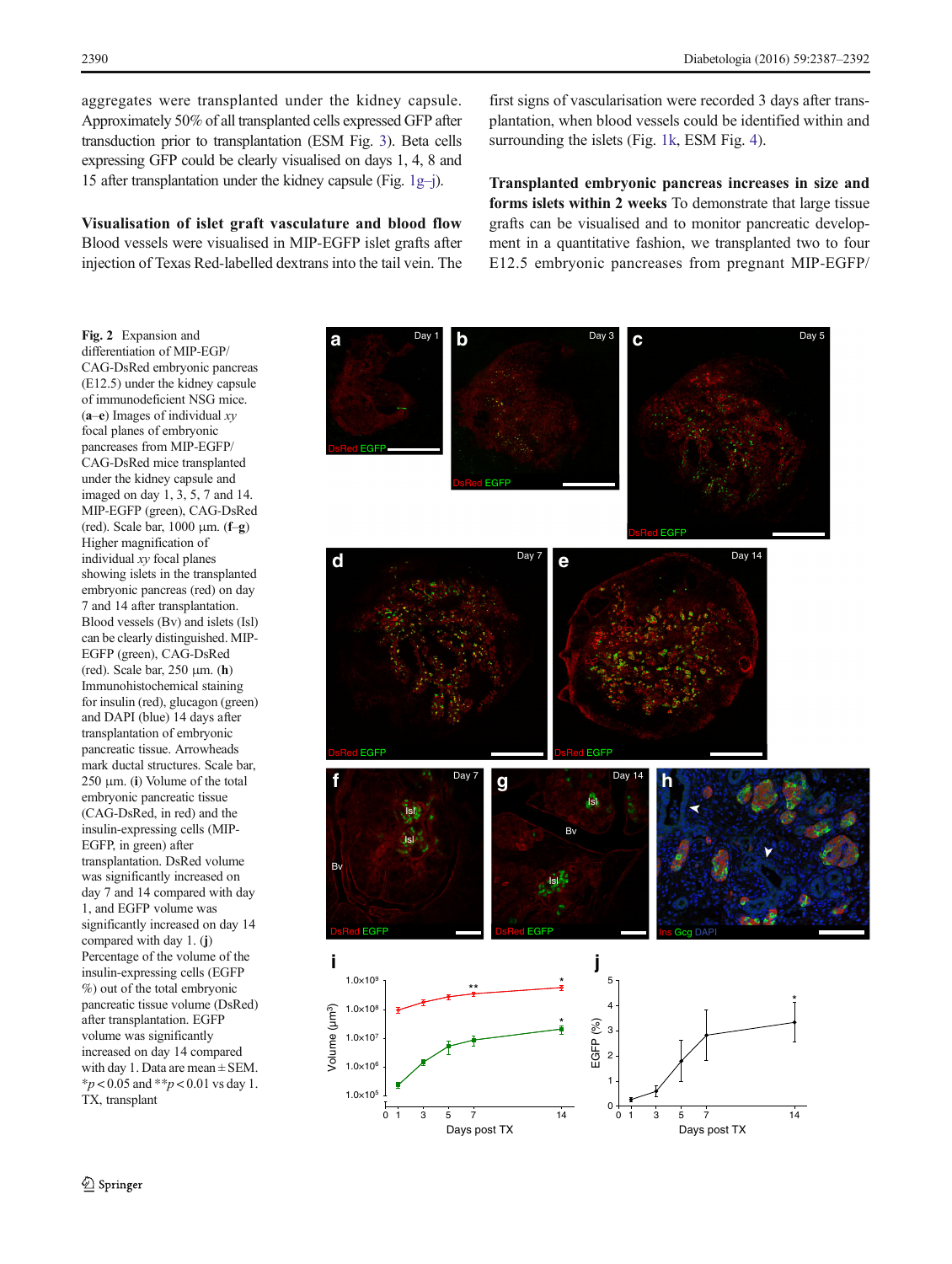<span id="page-4-0"></span>CAG-DsRed mice under the kidney capsule of NSG mice before an AIW was fitted  $(n=7)$ . One day after transplantation,  $27.3 \pm 3.6$  EGFP-positive cells were present per embryonic pancreas  $(n = 18)$ . These cells were usually single and dispersed throughout the embryonic pancreas (Fig. [2a](#page-3-0)). When multiple pancreases were transplanted, the grafts joined together over time (Fig. [2a](#page-3-0)–e). After 7 days, the first islet-like clusters were visible in the grafts (Fig. [2f,](#page-3-0) ESM movie). Mature islets were present 2 weeks after transplantation, as illustrated by rounded and separated EGFP-positive cell clusters during intravital imaging (Fig. [2g\)](#page-3-0) and immunohistochemical staining for insulin and glucagon (Fig. [2h\)](#page-3-0). DsRed volume at 14 days was 6.1 times that at day 1 (9.5  $\pm 2.1 \times 10^{7}$  μm<sup>3</sup> at day 1 vs  $5.8 \pm 1.2 \times 10^{8}$  μm<sup>3</sup> at day 14,  $p = 0.014$ ), and EGFP volume was 90 times that at day 1  $(2.3 \pm 0.5 \times 10^5 \text{ }\mu\text{m}^3 \text{ at day } 1 \text{ vs } 2.1 \pm 0.7 \times 10^7 \text{ }\mu\text{m}^3 \text{ day } 14,$  $p=0.04$ ) (Fig. [2i](#page-3-0)). After 2 weeks, the EGFP-positive cells represented  $3.34 \pm 0.78\%$  of the DsRed-positive cells (Fig. [2j\)](#page-3-0).

#### **Discussion**

Here we describe a novel intravital imaging model to study mature islet cells and developing pancreatic tissue using an abdominal imaging window. Tissues transplanted under the kidney capsule, which is considered the gold standard site for studying islet grafts, can be sequentially imaged for at least 2 weeks. Using fluorescent markers, we longitudinally measured engraftment, expansion, differentiation and vascularisation in transplanted developing pancreatic tissue and mature islets.

Alternative intravital imaging methods have been used to study islet function, survival and vascularisation over time. While the anterior chamber of the eye model allows prolonged (up to 6 months) sequential intravital imaging of transplanted pancreatic islets [7], it is limited by the tissue volume that can be transplanted. This reduces options to transplant large amounts of tissue, or tissues with expansion capacity over time.

Our model allows the dynamic characterisation of the embryonic pancreas, which undergoes further development and expansion after transplantation under the kidney capsule [[8\]](#page-5-0). Fetal pancreases are by nature highly proliferative [[9\]](#page-5-0). The time course of growth and differentiation of embryonic pancreases transplanted under the kidney capsule is very similar to that observed in eutopic pancreatic development [[10](#page-5-0)]. Sequential intravital imaging shows the process of islet neogenesis, as indicated by the appearance of rounded clusters of fluorescent cells. In the majority of embryonic pancreatic tissue transplants no acinar tissue was observed, as reported previously [\[8](#page-5-0)]. This is probably the reason why the percentage of beta cells in our grafts is relatively high compared with normal pancreatic development.

We were also able to dynamically assess transplanted islet grafts. Islets were connected to the host vasculature within 3 days, which is in line with previous findings [7]. Generally, placement of an imaging window did not affect survival or function of islets transplanted under the kidney capsule.

Important processes such as engraftment, vascularisation, expansion and differentiation can be studied using this imaging method. The technique can therefore be a valuable tool in beta cell replacement therapy using progenitor cells, islet inflammation and rejection. In conclusion, we have developed a novel method to dynamically image both mature islet cells and developing pancreatic tissue.

Funding This work was supported by the stichting Diabetes Onderzoek Nederland (DON).

Duality of interest The authors declare that there is no duality of interest associated with this manuscript.

Contribution statement LvG, CJML, JvR and EJPdK contributed to the design of the study. LvG, PPvK, GD, EJ, FCASR and EB contributed to the acquisition of the data. LvG and EJPdK contributed to the drafting of the article. All authors contributed to revision of the article and gave final approval. LvG is responsible for the integrity of the work as a whole.

Open Access This article is distributed under the terms of the Creative Commons Attribution 4.0 International License (http:// creativecommons.org/licenses/by/4.0/), which permits unrestricted use, distribution, and reproduction in any medium, provided you give appropriate credit to the original author(s) and the source, provide a link to the Creative Commons license, and indicate if changes were made.

# References

- 1. Sakata N, Tan A, Chan N et al (2009) Efficacy comparison between intraportal and subcapsular islet transplants in a murine diabetic model. Transplant Proc 41:346–349
- 2. Loganathan G, Graham ML, Radosevich DM et al (2013) Factors affecting transplant outcomes in diabetic nude mice receiving human, porcine, and nonhuman primate islets: analysis of 335 transplantations. Transplantation 95:1439–1447
- 3. Gao J, Tian L, Weng G, O'Brien TD, Luo J, Guo Z (2011) Stimulating beta-cell replication and improving islet graft function by AR231453, A gpr119 agonist. Transplant Proc 43:3217–3220
- 4. Ritsma L, Steller EJ, Beerling E et al (2012) Intravital microscopy through an abdominal imaging window reveals a pre-micrometastasis stage during liver metastasis. Sci Transl Med 4:158ra145
- 5. Ritsma L, Steller EJ, Ellenbroek SI, Kranenburg O, Borel Rinkes IH, van Rheenen J (2013) Surgical implantation of an abdominal imaging window for intravital microscopy. Nat Protoc 8:583–594
- 6. Ricordi C, Lacy PE, Finke EH, Olack BJ, Scharp DW (1988) Automated method for isolation of human pancreatic islets. Diabetes 37:413–420
- 7. Speier S, Nyqvist D, Cabrera O et al (2008) Noninvasive in vivo imaging of pancreatic islet cell biology. Nat Med 14:574–578